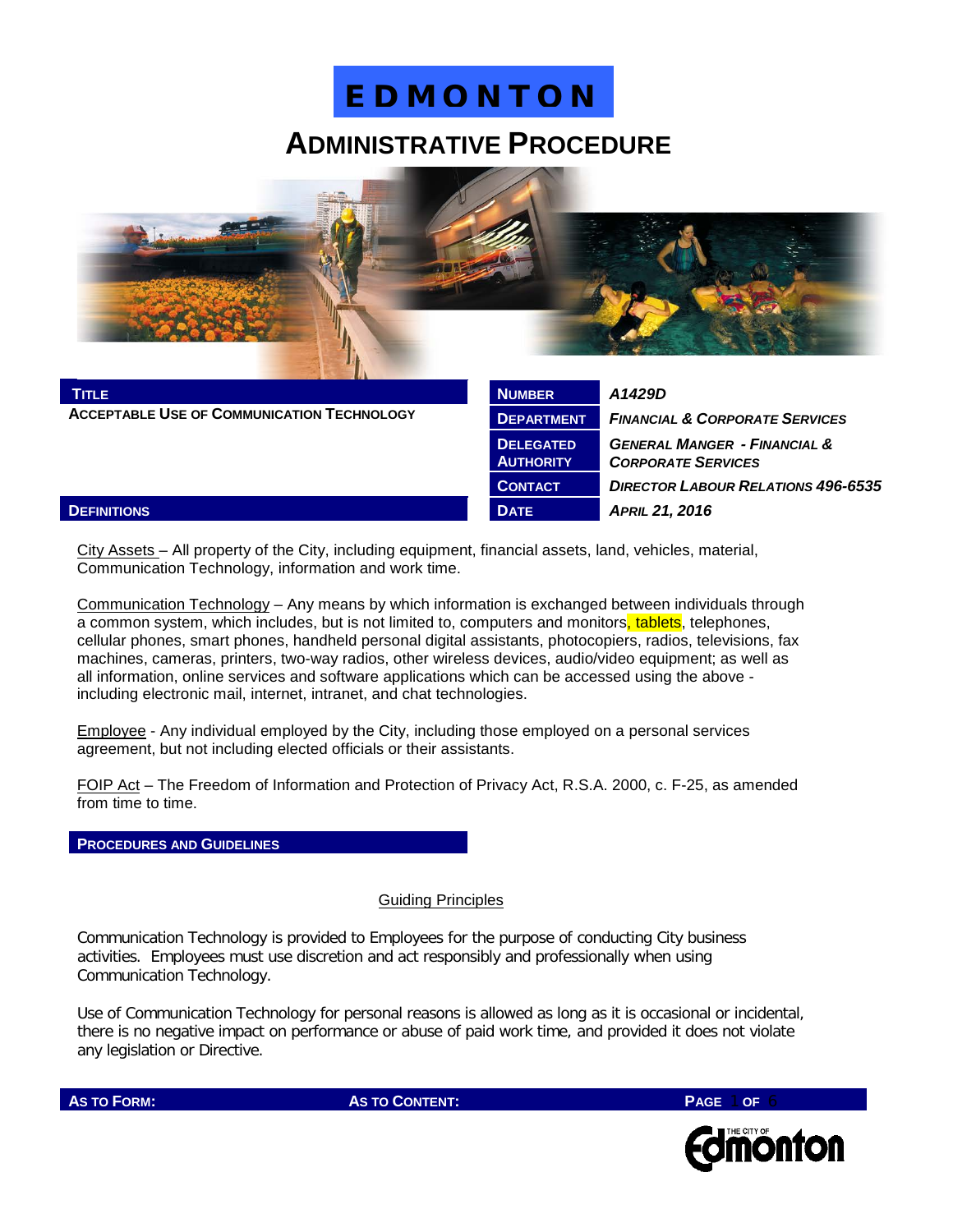## **ADMINISTRATIVE PROCEDURE**

All information created with or stored on Communication Technology is the property of the City. Employees should not expect their communications to be private when using Communication Technology. Any information created with or stored on Communication Technology may be considered a public record subject to disclosure under the FOIP Act.

The City has NO TOLERANCE for the use of City Assets in a way that could be deemed as offensive or harassing, such as hate mail, racial or ethnic slurs, insults, obscenities, abuse, defamation, threats, sexually explicit materials and Internet gambling. Accessing, communicating, creating, distributing, viewing, sending, displaying or downloading of these inappropriate materials will be dealt with severely.

The City reserves the right to cancel access to, or remove, any Communication Technology device or equipment at its discretion. Any tampering, altering or modifying of Communication Technology will not be allowed.

Users of Communication Technology are responsible for the care and use of the technology they have access to or are assigned. Users may be responsible for charges pertaining to abuse of devices.

The City Manager may exempt Employees with legitimate job responsibilities where access to Communication Technology might otherwise contravene this Directive. This exemption must be provided by the City Manager in written form.

Employees are responsible for reporting any suspicious or unethical activity to their supervisor, Human Resources Business Partner or Corporate Security.

Employees are responsible for seeking advice from their supervisor if there is any uncertainty about acceptable or unacceptable use of Communication Technology. (See Guidelines and FAQ's for examples of "Things to Do" and "Things Not to Do".)

#### Monitoring

The City reserves the right to track, monitor, access, audit, investigate or suspend any Communication Technology use by an Employee. An Employee's access to Communication Technology is at the sole discretion of the City.

Access to an Employee's Communication Technology without the consent of the Employee must be approved in written form by the Employee's General Manager. The approval of this request will be provided to the Human Resources Business Partner and Corporate Security for investigation.

**dimonton** 

**PAGE** 2 **OF** 6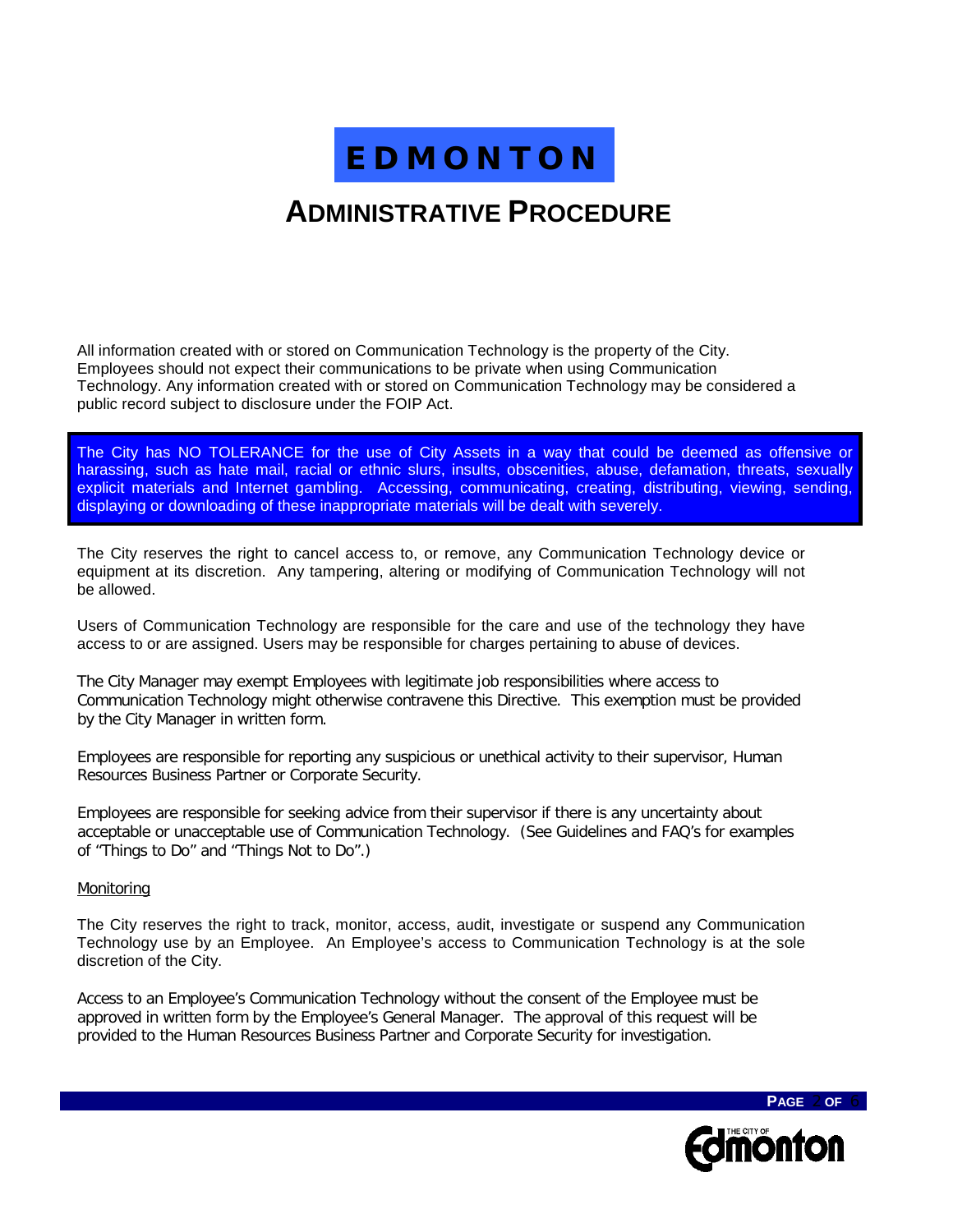## **ADMINISTRATIVE PROCEDURE**

#### Compliance and Enforcement

Use of Communication Technology must be legal, ethical and consistent with the Code of Conduct.

Any violation of this Directive may subject an Employee to the loss of his/her use of Communication Technology and may result in disciplinary action, up to and including termination.

Illegal acts involving Communication Technology may also subject an Employee to investigation and prosecution by police agencies and/or local, provincial and federal authorities.

#### **USE GUIDELINES**

The following guidelines are intended as examples and do not represent a complete list.

| <b>Things to Do</b>                                                                               | <b>Things NOT to Do</b>                                                                                                                                  |  |
|---------------------------------------------------------------------------------------------------|----------------------------------------------------------------------------------------------------------------------------------------------------------|--|
| Use for accomplishing job responsibilities that<br>support vision, mission and value statements.  | use involving illegal activities                                                                                                                         |  |
| communicate with others in a respectful and<br>professional manner                                | access, communicate, distribute, or display racial or<br>ethnic slurs, threats, insults, obscenities, abuse,<br>defamation or sexually explicit material |  |
| use footers (e.g. privacy) only on appropriate<br>content and with the approval of Branch Manager | communicate personal or confidential information<br>without authorization                                                                                |  |
| obtain approval when borrowing or relocating<br><b>Communication Technology</b>                   | reveal or publicize protected information                                                                                                                |  |
| clearly and accurately identify yourself when<br>sending messages                                 | share or reveal passwords without authorization<br>represent personal opinions as those of the City (or                                                  |  |
| communicate on behalf of another only with that<br>person's approval                              | department, branch, etc.)                                                                                                                                |  |
| Use for career or personal development including                                                  | promote personal or private business ventures                                                                                                            |  |
| professional networking subject to the Code of<br>Conduct.                                        | send non-approved or non-work requests or<br>notifications to City group lists                                                                           |  |
| obtain approval for career or personal development,<br>such as web-based training                 | send, copy, install or download copyrighted<br>$\bullet$                                                                                                 |  |
| communicate appropriately with external contacts                                                  | documents (this includes audio and video files)                                                                                                          |  |
| communicate personal and confidential information                                                 | use confidential City information for personal or                                                                                                        |  |

**Edmonton** 

**PAGE** 3 **OF** 6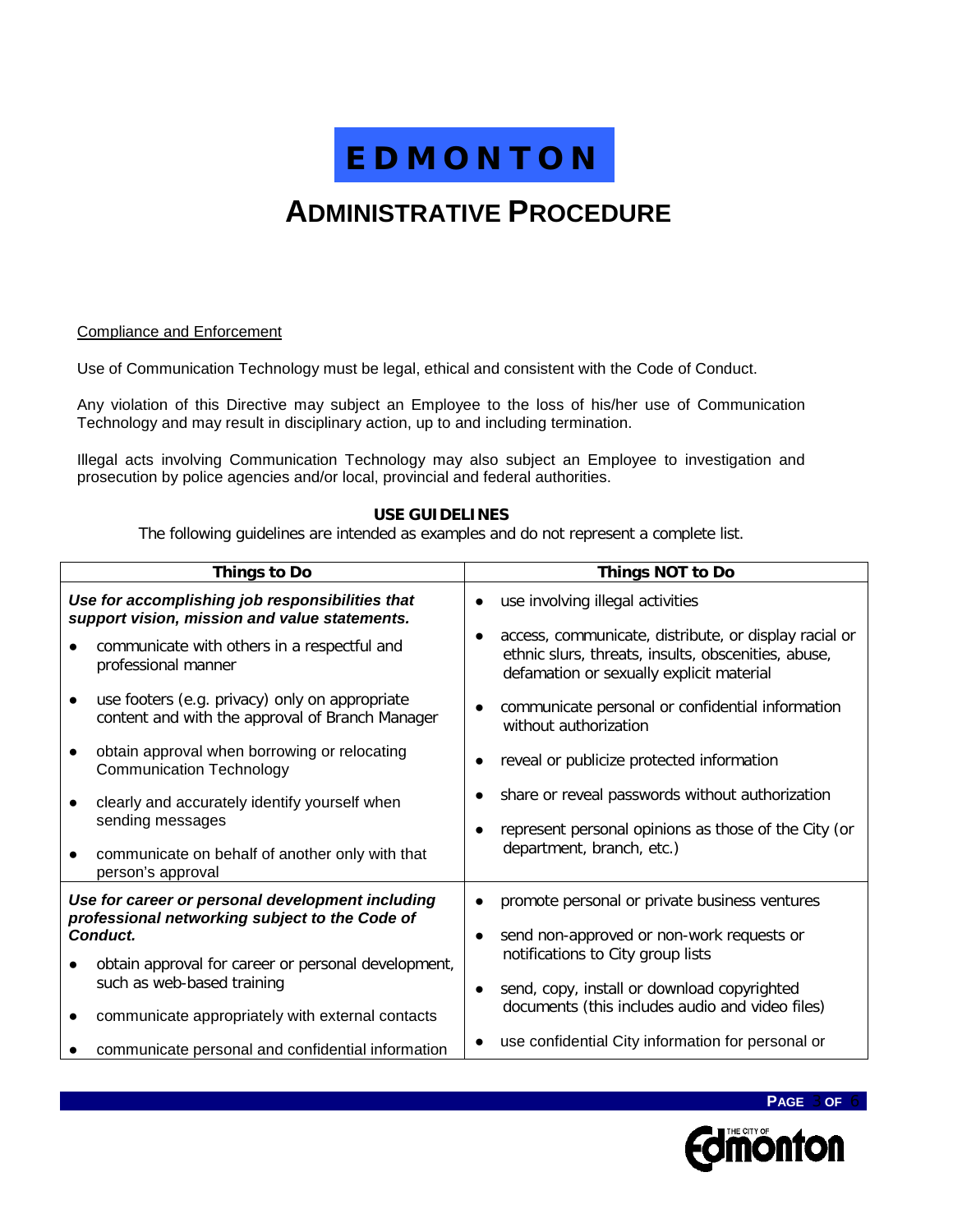## **ADMINISTRATIVE PROCEDURE**

| in a secure manner                                                                                            | non-work purposes                                                                                                                                                                                 |  |
|---------------------------------------------------------------------------------------------------------------|---------------------------------------------------------------------------------------------------------------------------------------------------------------------------------------------------|--|
| Personal use which is occasional or incidental<br>and/or approved by your supervisor.                         | use for personal gain or profit, including personal or<br>$\bullet$<br>private business activity                                                                                                  |  |
| obtain approval for exemptions                                                                                | use Communication Technology for political or<br>$\bullet$                                                                                                                                        |  |
| personal use on non-work time or breaks                                                                       | religious campaigning, or to promote activities or<br>objectives of associations, clubs or unions                                                                                                 |  |
| ensure the proper rate plan is assigned when travel<br>has been approved.                                     | grant access to friends, family or any other persons<br>$\bullet$                                                                                                                                 |  |
|                                                                                                               | use Communication Technology for gambling,<br>$\bullet$<br>games, jokes, chain letters                                                                                                            |  |
|                                                                                                               | take devices on vacation or City travel without<br>proper approval                                                                                                                                |  |
|                                                                                                               | take assigned City device to a store to get it<br>$\bullet$<br>repaired or replaced without following the defined<br>process - coordinating through the Department<br><b>Telecom Coordinators</b> |  |
| Use for maintaining the integrity of all<br><b>Communication Technology.</b>                                  | use that could cause congestion or disruption to<br>$\bullet$<br>normal operations of Communication Technology                                                                                    |  |
| respect City Assets and take proper care of them                                                              | tamper, alter, modify, reconfigure or change<br>$\bullet$                                                                                                                                         |  |
| report any suspicious or unethical activity to your<br>supervisor, Human Resources Business Partner or        | <b>Communication Technology</b>                                                                                                                                                                   |  |
| to Corporate Security                                                                                         | engage in activities which are risky as to security or<br>$\bullet$<br>virus exposure, such as adjusting internal settings                                                                        |  |
| restart Communication Technology (such as desktop<br>computers and laptops) a minimum of weekly               | install personal software or unlicensed software<br>$\bullet$                                                                                                                                     |  |
| when away from work for extended periods, grant<br>permission for access to the employee covering<br>your job | knowingly download or upload a virus or other<br>$\bullet$<br>malicious software                                                                                                                  |  |
|                                                                                                               | deliberately try to access information for which you<br>$\bullet$<br>do not have approval                                                                                                         |  |



**PAGE** 4 **OF** 6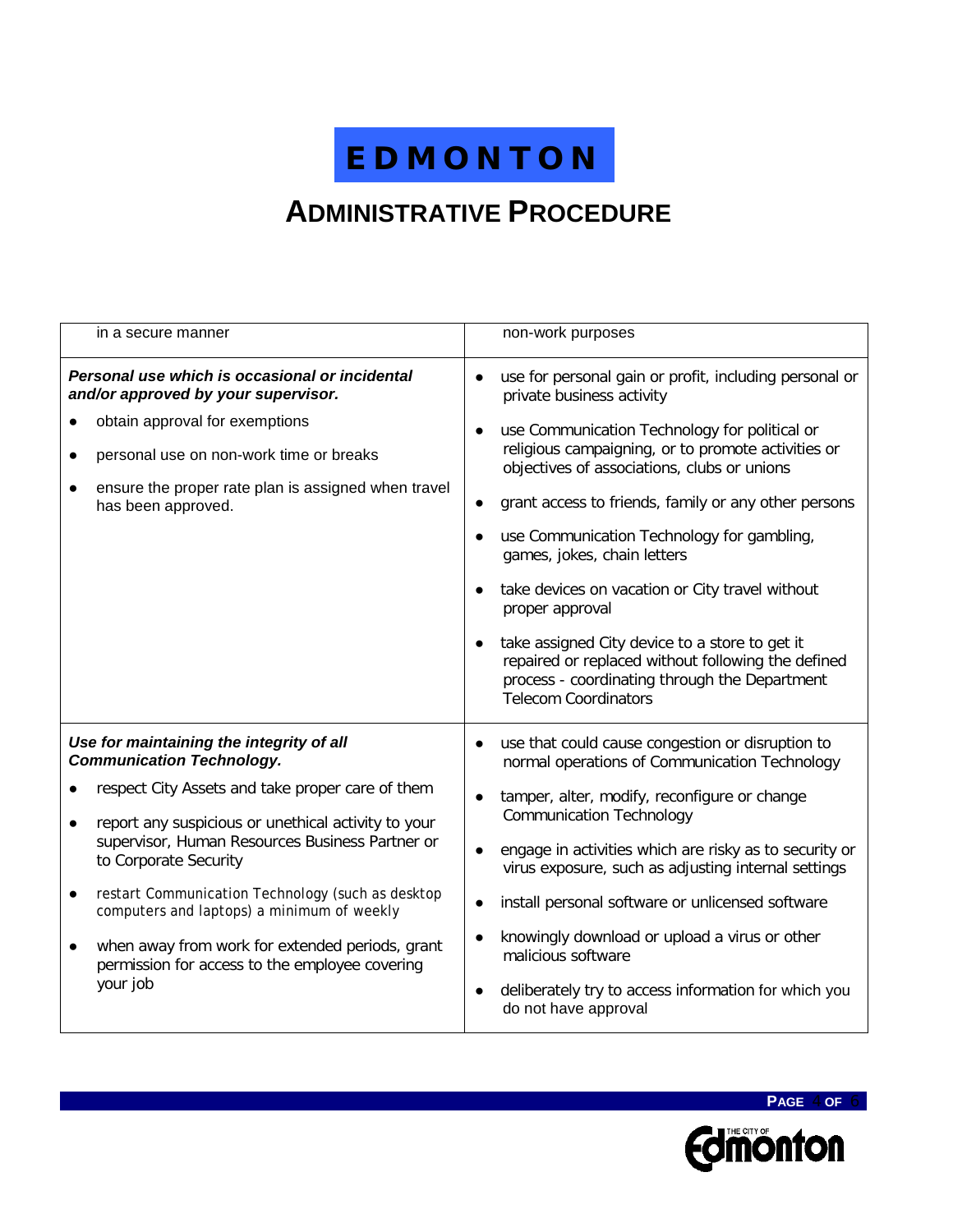## **ADMINISTRATIVE PROCEDURE**

#### **FREQUENTLY ASKED QUESTIONS**

#### **I am taking a course at NAIT that requires some research on the Internet. Can I use my work computer for this purpose?**

Yes, provided that it is done on your own time without additional costs to the City, and that providing such research does not violate any provisions of this Directive or the Employee Code of Conduct.

#### **Can I access my Communication Technology for occasional personal use? What about infrequent phone calls? Can I call my child's daycare or make a medical appointment?**

Yes. Incidental use of City assets such as Communication Technology for personal reasons is allowed as long as there is no negative impact on your performance, and/or ther is no abuse of paid work time. This includes telephone and cellular phone use.

#### **Can I make a personal long distance phone call on the City telephone?**

Yes, provided you do it on your own time and the call is collect or charged to your personal calling card account. An exemption may be granted by the Employee's General Manager or designate in extenuating circumstances.

#### **Can I photocopy recipes for distribution to my cooking class?**

Making one or two copies is not an abuse of City assets. Multiple copies, however, require supervisor approval and reimbursement to the City.

#### **Can I use the Internet at work to plan my vacation and book my airline tickets?**

Yes, provided that you do it on your own time (i.e. lunch, coffee breaks) and there are no costs to the City.

#### **Can I take my device on vacation or a City trip?**

Yes, provided that you have the appropriate approval to do so and there are appropriate roaming packages added.

#### **Can I take my device to a store and get it repaired or replaced and have the City reimburse me for the costs?**

No. These are City assets and must be taken care of through the City processes set out for this. Users are not authorized to repair or replace devices directly. Repair and replacement must be coordinated through the Department Telecom Site Coordinator.

#### **Can I install my personal income tax software on my work computer or laptop?**